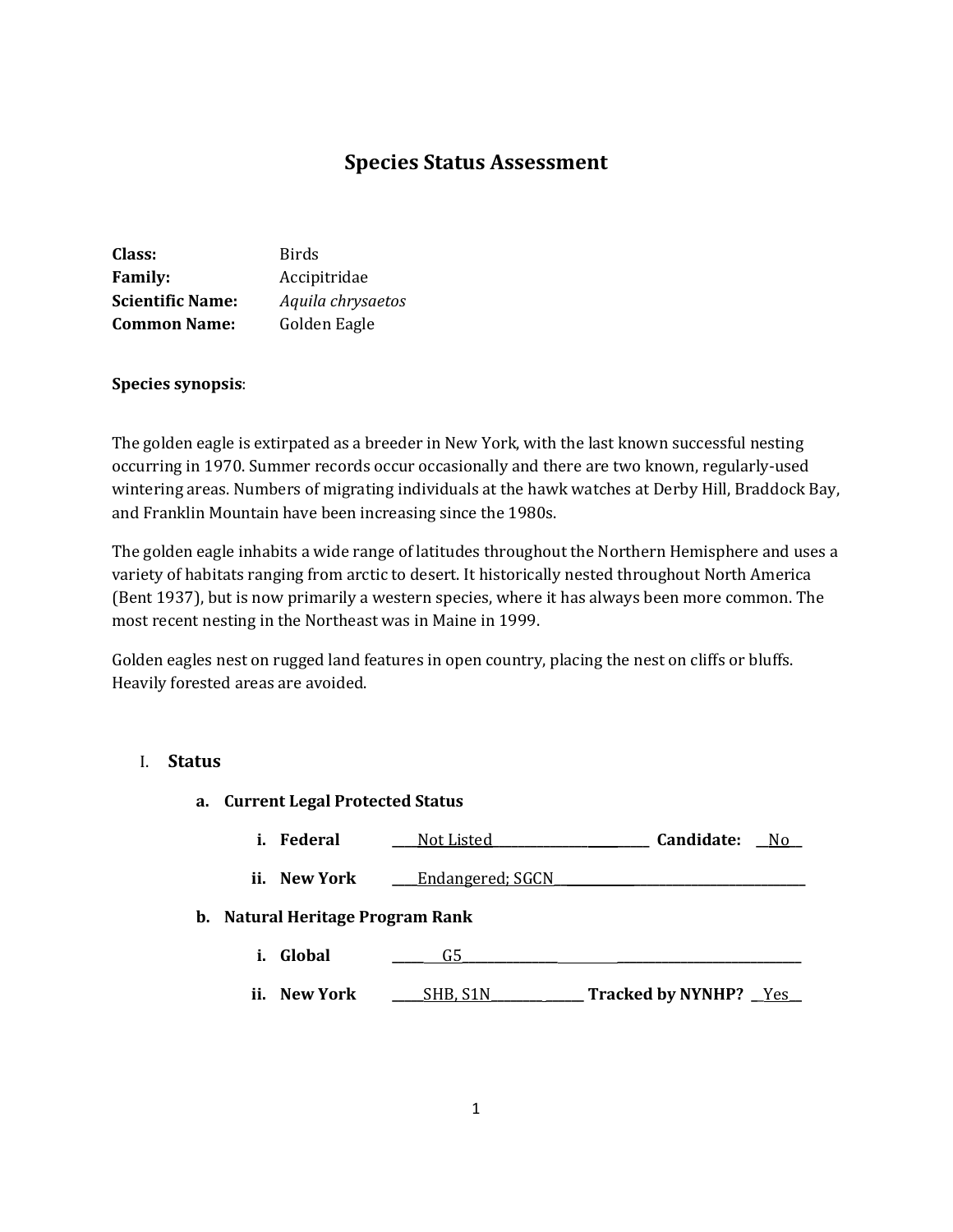#### **Other Rank:**

IUCN Red List Category: LC - Least concern Species of Northeast Regional Conservation Concern (Therres 1999)

#### **Status Discussion:**

Golden eagle is extirpated as a breeder in New York. Uncommon migrant, mostly inland. Rare winter visitant.

### **II. Abundance and Distribution Trends**

#### **a. North America**

**i. Abundance**

**\_\_\_\_\_ declining \_\_\_\_\_increasing \_\_**X\_\_ **stable \_\_\_\_\_unknown**

**ii. Distribution:**

**\_\_\_\_\_ declining \_\_\_\_\_increasing \_\_**X**\_\_ stable \_\_\_\_\_unknown Time frame considered: \_\_\_\_\_**Since 1980s**\_\_\_\_\_\_\_\_\_\_\_\_\_\_\_\_\_\_\_\_\_\_\_\_\_\_\_\_\_\_\_\_\_\_\_\_\_\_**

#### **b. Regional**

**i. Abundance**

**\_\_\_\_\_ declining \_\_**X**\_\_ increasing \_\_\_\_\_stable \_\_\_\_\_unknown**

**ii. Distribution:**

| declining $X$ increasing  |             | stable | unknown |
|---------------------------|-------------|--------|---------|
| Regional Unit Considered: | _Northeast_ |        |         |
| Time frame considered:    | Since 2000  |        |         |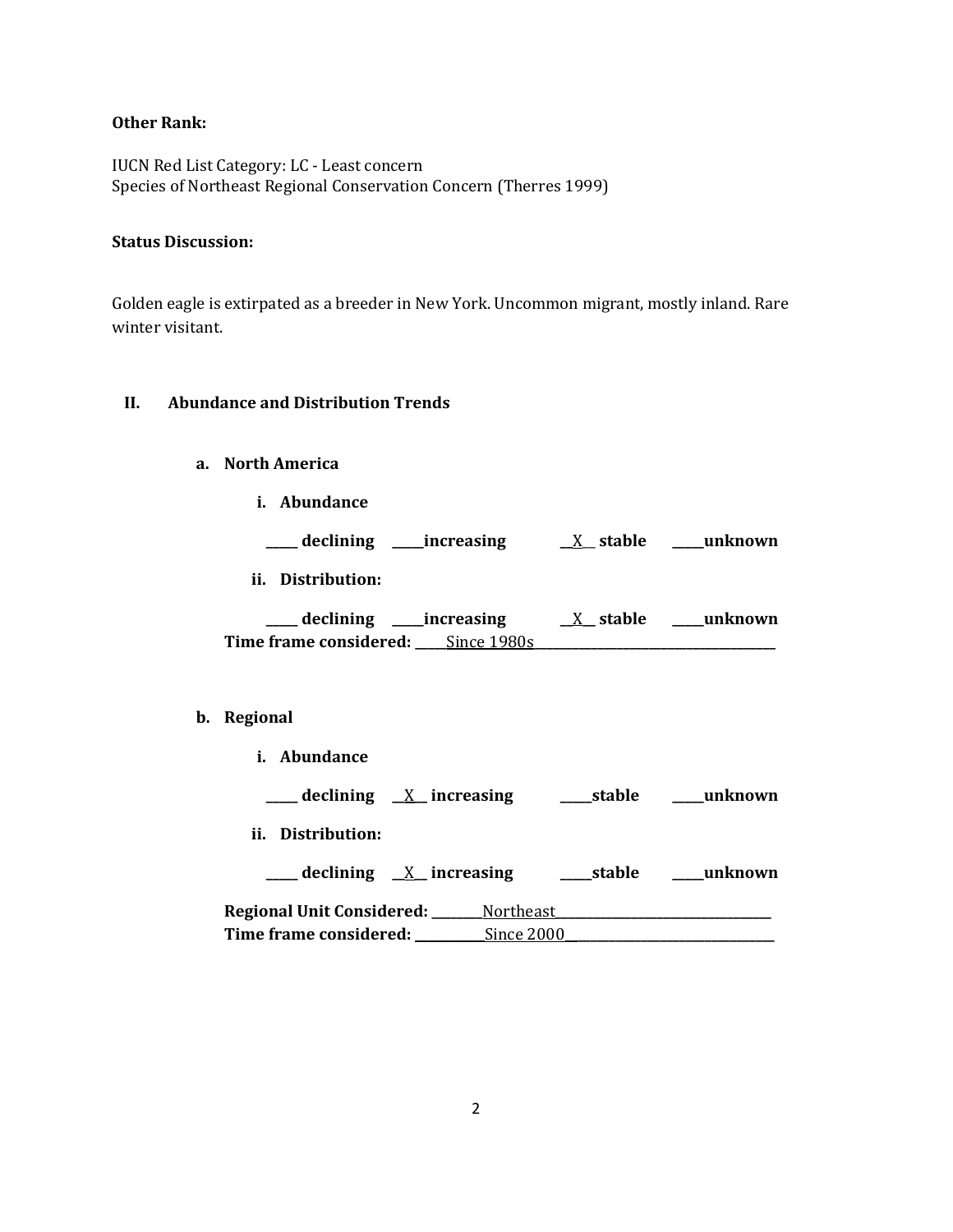**c. Adjacent States and Provinces**

| i. Abundance<br>ii. Distribution:<br>MASSACHUSETTS Not Present Modata X<br>i. Abundance<br>ii. Distribution:<br>Not Present No data _____<br><b>NEW JERSEY</b><br>i. Abundance<br>ii. Distribution:<br>___ declining ___increasing ______stable _____X__ unknown | <b>CONNECTICUT</b> |  |            |
|------------------------------------------------------------------------------------------------------------------------------------------------------------------------------------------------------------------------------------------------------------------|--------------------|--|------------|
|                                                                                                                                                                                                                                                                  |                    |  |            |
|                                                                                                                                                                                                                                                                  |                    |  |            |
|                                                                                                                                                                                                                                                                  |                    |  |            |
|                                                                                                                                                                                                                                                                  |                    |  |            |
|                                                                                                                                                                                                                                                                  |                    |  |            |
|                                                                                                                                                                                                                                                                  |                    |  |            |
|                                                                                                                                                                                                                                                                  |                    |  |            |
|                                                                                                                                                                                                                                                                  |                    |  |            |
|                                                                                                                                                                                                                                                                  |                    |  |            |
|                                                                                                                                                                                                                                                                  |                    |  |            |
|                                                                                                                                                                                                                                                                  |                    |  | $SGCN?$ No |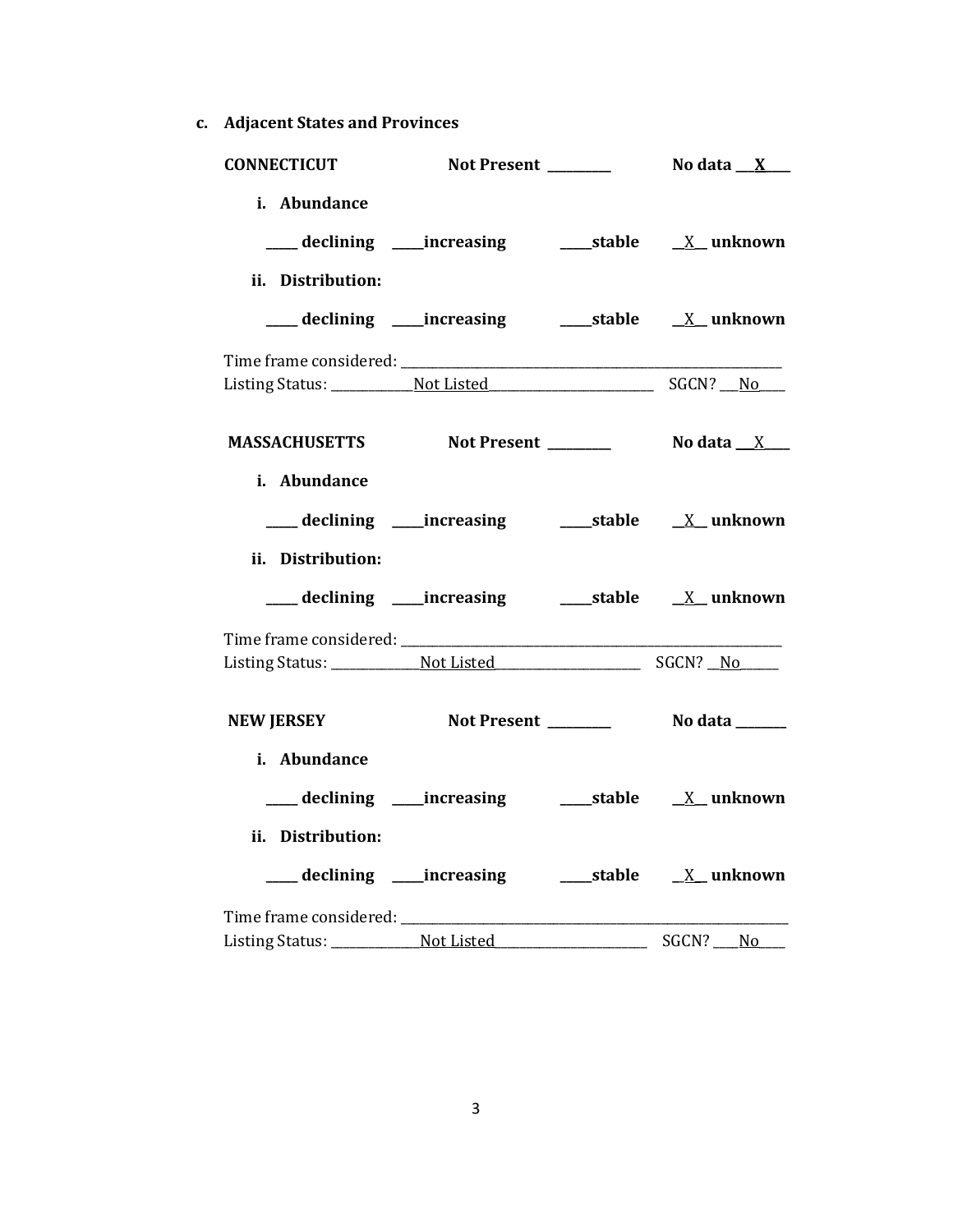| <b>ONTARIO</b>                    |                                                                         |  |
|-----------------------------------|-------------------------------------------------------------------------|--|
| i. Abundance                      |                                                                         |  |
|                                   | <u>___</u> declining <u>X</u> _ increasing  ____ stable  ___ unknown    |  |
| ii. Distribution:                 |                                                                         |  |
|                                   |                                                                         |  |
|                                   |                                                                         |  |
|                                   |                                                                         |  |
|                                   | PENNSYLVANIA Not Present No data _____                                  |  |
| i. Abundance<br>ii. Distribution: | ___ declining <u>X</u> increasing ___ stable ___ unknown                |  |
|                                   | ___ declining <u>X</u> increasing ___ stable ___ unknown                |  |
|                                   | Time frame considered: 1960-2010                                        |  |
| <b>QUEBEC</b>                     |                                                                         |  |
| i. Abundance                      |                                                                         |  |
|                                   |                                                                         |  |
| ii. Distribution:                 |                                                                         |  |
|                                   |                                                                         |  |
|                                   | Time frame considered: 1984-89 to 2012                                  |  |
|                                   | Listing Status: ____________Candidate for Threatened or Special Concern |  |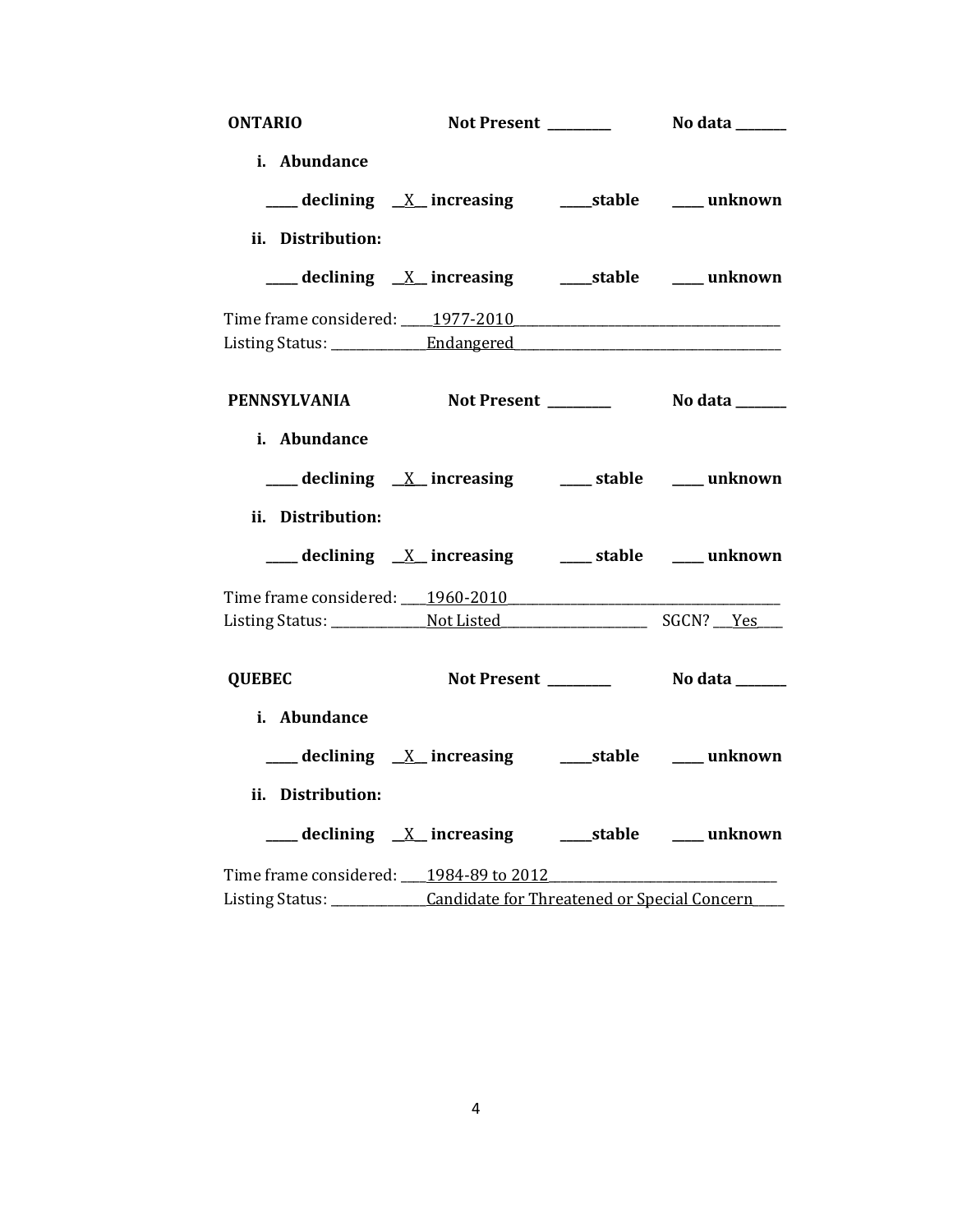| <b>VERMONT</b>                    |                                                           |                       |
|-----------------------------------|-----------------------------------------------------------|-----------------------|
| i. Abundance                      |                                                           |                       |
|                                   |                                                           |                       |
| ii. Distribution:                 |                                                           |                       |
|                                   |                                                           |                       |
|                                   |                                                           |                       |
|                                   |                                                           |                       |
| d. NEW YORK<br>i. Abundance       |                                                           | No data $\frac{1}{2}$ |
|                                   | ___ declining <u>X</u> increasing ____ stable ___ unknown |                       |
| ii. Distribution:                 |                                                           |                       |
|                                   |                                                           |                       |
| Time frame considered: Since 2000 |                                                           |                       |

### **Monitoring in New York.**

None, though hawk watches at Derby Hill, Braddock Bay, and Franklin Mountain record migrants annually.

#### **Trends Discussion:**

Population status and trends are difficult to assess because of the remote nature of nesting areas. There were as many as 100,000 individuals in North America during the 1970s (Braun et al. 1975). Between 2,000 and 10,000 breeding pairs are estimated in Canada (Kirk and Hyslop 1998). Few data on abundance in U.S. is available since mid-1980s.

Nesting was confirmed historically in Maine, New Hampshire, New York, and Vermont (Todd 1989). The last known successful nesting in New York was in 1970 in Hamilton County. In 1979, a pair laid eggs at the Hamilton County site, but the nest failed. A pair of golden eagles was reported in Hamilton County in June 1992, but no nest was found (Peterson 1992). In Maine, two pairs nested in 1983, only one pair between 1984 and 1998, and two in 1999 (Todd 1989, C. Todd pers. comm.). Historical nesting is suspected in Pennsylvania, Massachusetts, N. Carolina, Tennessee, Kentucky, W. Virginia, Virginia, S. Carolina, and Georgia (Smith 1982, Palmer 1988, Todd 1989, C. Todd pers.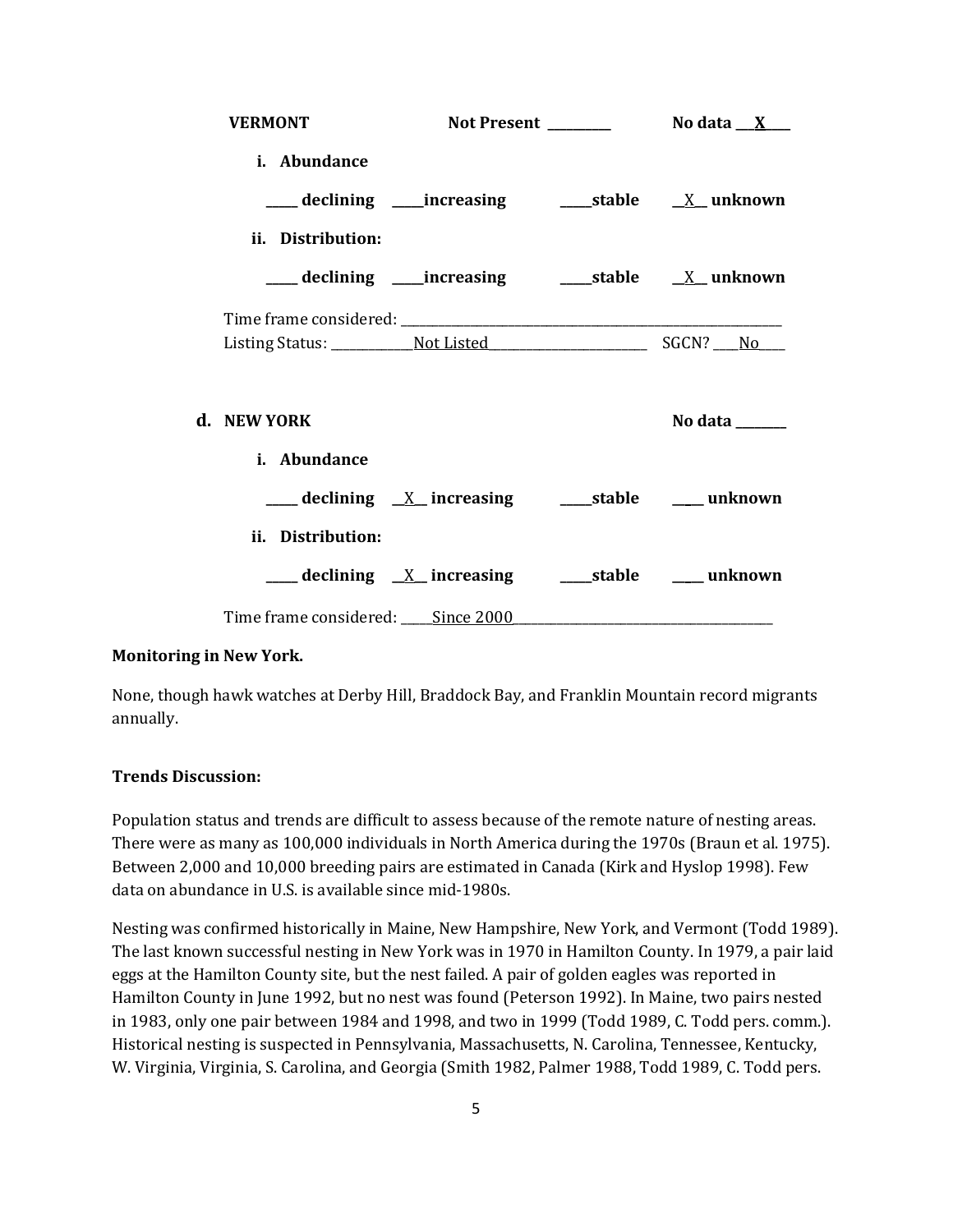comm.). Migration counts in the eastern U.S. and eastern Canada suggest a decline in Golden Eagle passage rates from the 1930s to early 1970s, with stable or increasing trends since the early 1970s (Bednarz et al. 1990, Titus and Fuller 1990, Hussell and Brown 1992, Hawk Mountain Sanctuary unpubl., L. Goodrich pers. comm.). From 1987-1999, trends at Hawk Mountain, PA have been stable or increasing (Hawk Mountain Sanctuary, unpublished data). Hawk watch sites at Derby Hill, Braddock Bay, and Franklin Mountain in New York show increasing or slightly increasing trends since 1989.

Of the 11 hawk watch sites in the East reporting sufficient numbers of golden eagles for analysis, five sites showed significant long-term increases and six showed no significant change. In the last 10 years, most eastern sites display stable numbers of this species, although Cape May, NJ showed recent significant declines. The stable or declining numbers at watch sites in recent years suggest that eastern eagle increases may be stabilizing.



**Figure 1.** Count numbers of golden eagle at three Hawk Watch sites.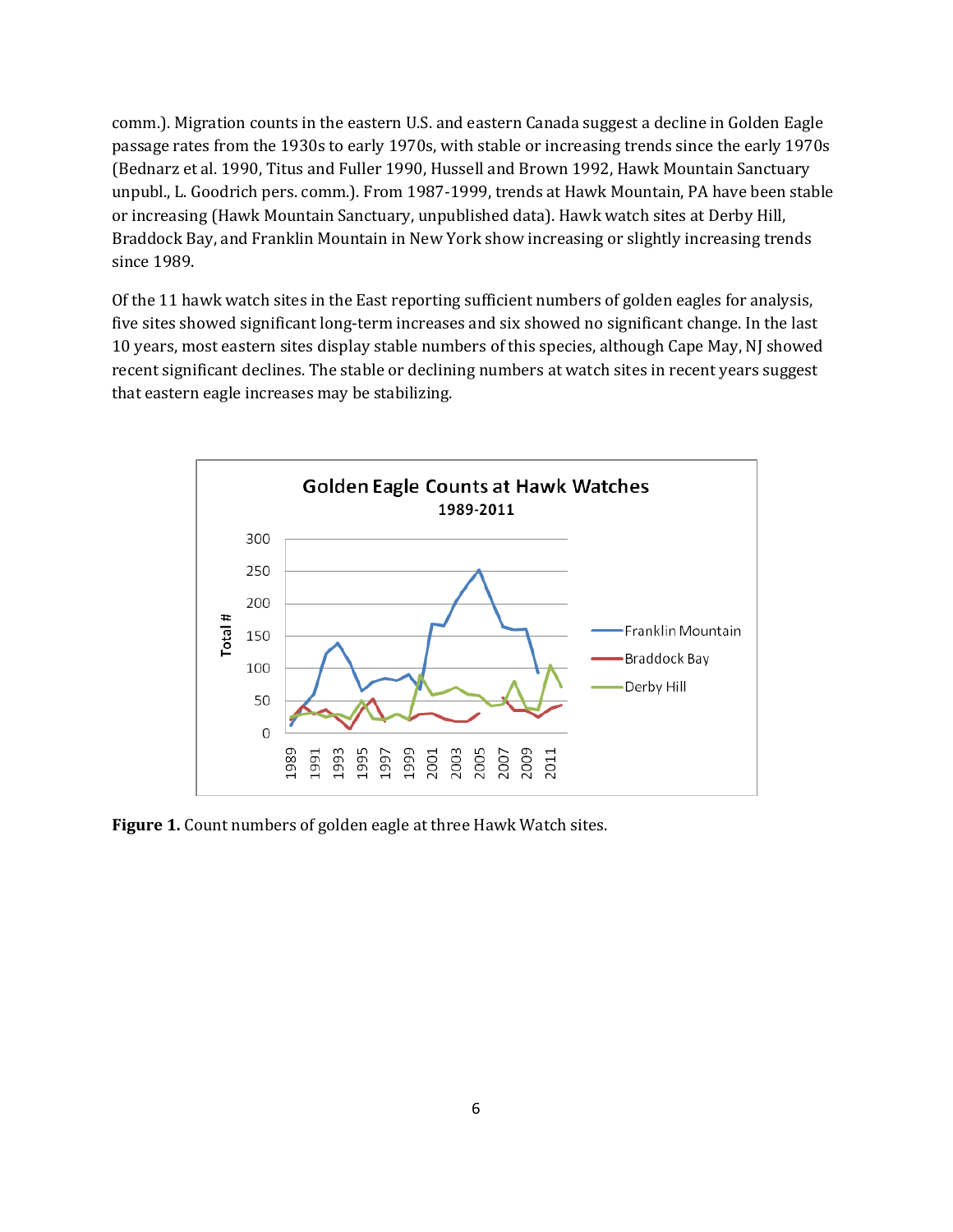

**Figure 2**. Distribution of golden eagle in North America (Birds of North America Online).



**Figure 3**. Conservation status of the golden eagle in North America (NatureServe 2012).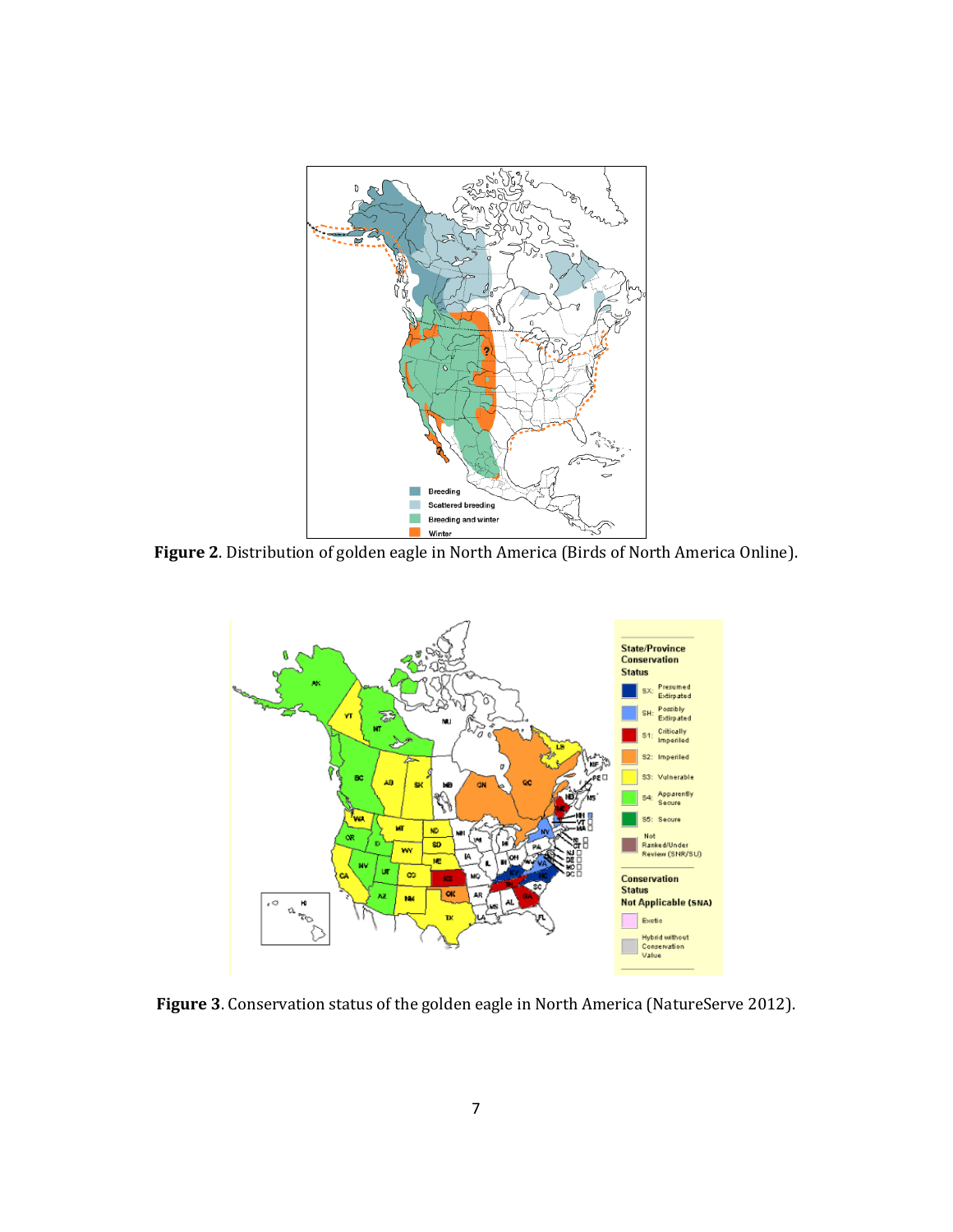### **III. New York Rarity, if known:**

| <b>Historic</b> | # of Animals | # of Locations | % of State |
|-----------------|--------------|----------------|------------|
| prior to 1970   |              |                |            |
| prior to 1980   |              |                |            |
| prior to 1990   |              |                |            |

### **Details of historic occurrence:**

The last known successful breeding in New York occurred in 1970 in Hamilton County; and unsuccessful attempt (eggs laid) was made in 1979 at the same site (Nye 1998).

| Current | # of Animals | # of Locations | % of State |
|---------|--------------|----------------|------------|
|         | _______      |                |            |

### **Details of current occurrence:**

Golden eagle is extirpated as a breeder in New York. Wintering occurs with some regularity in Dutchess County and Delaware County (Nye 2008).

# **New York's Contribution to Species North American Range:**

| <b>Distribution</b> (percent of NY where species occurs) |           | <b>Abundance</b> (within NY distribution) |
|----------------------------------------------------------|-----------|-------------------------------------------|
| $X_{-}$                                                  | $0 - 5\%$ | __ abundant                               |
|                                                          | $6 - 10%$ | common                                    |
|                                                          | 11-25%    | <sub>__</sub> fairly common               |
|                                                          | 26-50%    | uncommon                                  |
|                                                          | $>50\%$   | rare                                      |

**NY's Contribution to North American range**

- $X = 0.5\%$
- $-$  6-10%
- \_\_\_\_ 11-25%
- $-26-50%$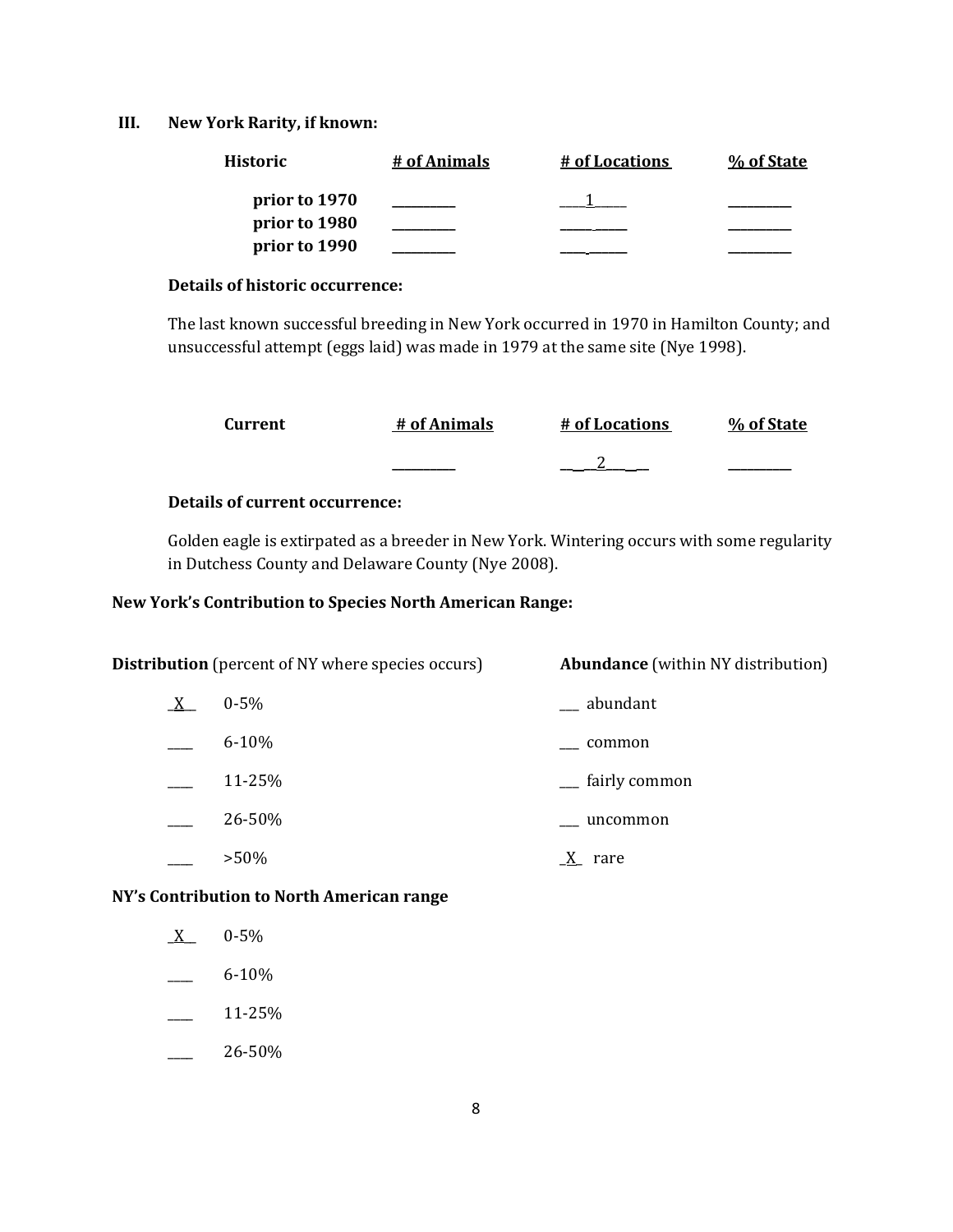$>50\%$ 

#### **Classification of New York Range**

**\_\_\_\_\_ Core**

**\_\_\_\_\_ Peripheral**

\_\_X\_\_\_ **Disjunct**

**Distance to core population:**

 $-$  1,600

### **IV. Primary Habitat or Community Type:**

- 1. Native Barrens and Savanna
- 2. Rocky Outcrop
- 3. Old Field Managed Grasslands

### **Habitat or Community Type Trend in New York:**

| $\underline{X}$ Declining                   | <b>Stable</b> | Increasing        |      | Unknown |
|---------------------------------------------|---------------|-------------------|------|---------|
| Time frame of decline/increase: Since 1960s |               |                   |      |         |
| <b>Habitat Specialist?</b>                  |               | <b>Example SE</b> | X No |         |
| <b>Indicator Species?</b>                   |               | Yes.              |      | No.     |

### **Habitat Discussion:**

Golden eagles are traditionally associated with rugged land features in open country. They often nest on cliffs in mountains, foothills, canyons, and open rangelands (Brown and Amadon 1968). The species breeds in open and semi-open habitats from near sea level to 3,630 m (Poole and Bromley 1988) - tundra, shrublands, grasslands, woodland-brushlands, and coniferous forests (Kochert 1986). Golden eagles avoid heavily forested areas.

Six nesting sites are known in New York from the  $20<sup>th</sup>$  century. All were within the Adirondack region. Four were on cliff edges, mostly overlooking mountain lakes; two were in white pine trees (Nye 2008).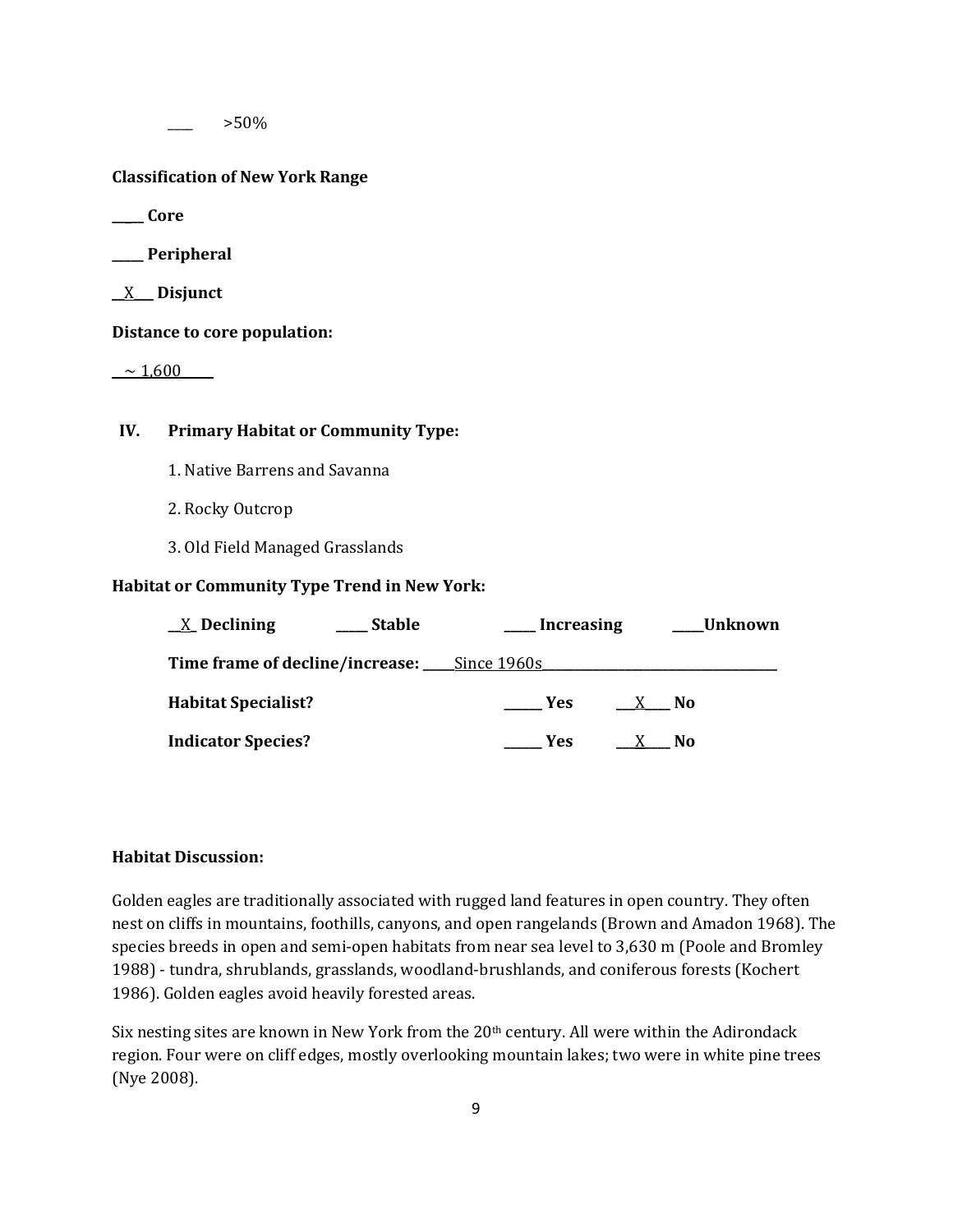- **V. New York Species Demographics and Life History**
	- **\_\_\_\_\_ Breeder in New York**
		- **\_\_\_\_\_ Summer Resident**
		- **\_\_\_\_\_ Winter Resident**
		- **\_\_\_\_\_ Anadromous**

**\_\_**X**\_\_ Non-breeder in New York**

- **\_\_\_\_\_ Summer Resident**
- **\_\_**X**\_\_ Winter Resident**
- **\_\_\_\_\_ Catadromous**
- **\_\_\_\_\_ Migratory only**
- **\_\_\_\_\_Unknown**

# **Species Demographics and Life History Discussion:**

The golden eagle generally breeds after attaining adult plumage, which is usually acquired in fifth summer, but individuals are capable of breeding earlier. The nesting season is prolonged, extending more than six months from the time eggs are laid until the young reach independence. A typical golden eagle raises an average of only 1 young per year and up to 15 young over its lifetime. Pairs commonly refrain from laying eggs in some years, particularly when prey is scarce. The number of young that golden eagles produce each year depends on a combination of weather and prey conditions.

Reproductive rates fluctuate with prey densities and weather conditions. The longevity record in North America, determined via banding encounters, is 23 years, 10 months (Klimkiewicz 1997).

Humans cause >70% of recorded deaths, directly or indirectly (Franson et al. 1995). Accidental trauma (collisions with vehicles, power lines, or other structures) is the leading cause of death (27%), followed by electrocution (25%), gunshot (15%), and poisoning (6%) (Franson et al. 1995).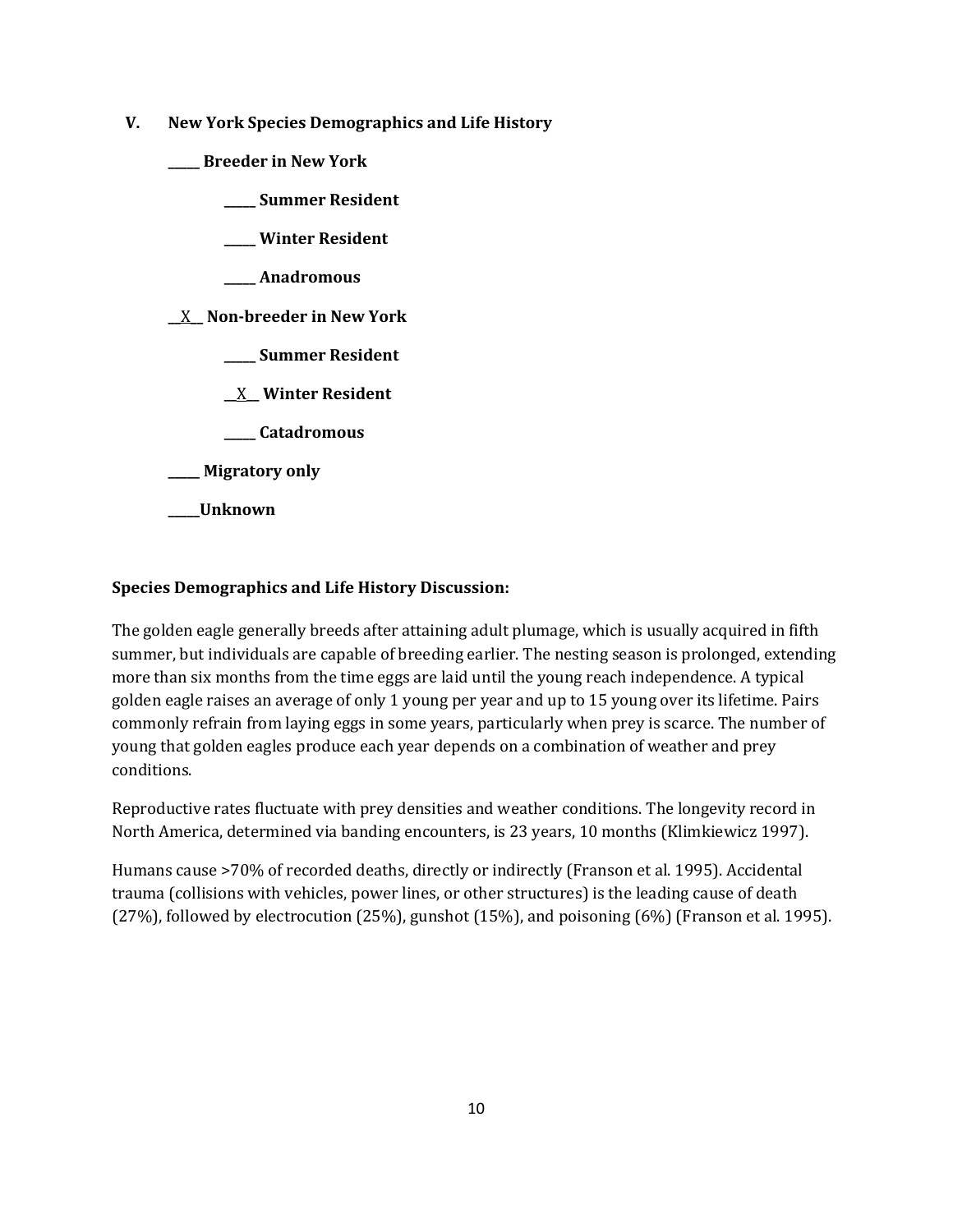### **VI. Threats:**

Golden eagles are killed by collisions with cars, fences, wires, and wind turbines. Nearly 1,000 were killed on highways near Rock Springs, WY, in the winter of 1984–1985 (Phillips 1986). At least 28– 43 are killed annually by turbine blade strikes in the Altamont Pass Wind Resource Area, CA.

Humans kill golden eagles both intentionally and accidentally by trapping, shooting, poisoning, and electrocution. Eagles were traditionally shot in parts of North America where depredation of domestic sheep was suspected. As recently as 1971, >500 were killed in Colorado and Wyoming by helicopter gunmen hired by sheep ranchers (Beans 1996). This is not currently an issue in the Northeast.

Should a nest occur in New York, there is potential for disturbance by rock-climbers. Loss of remoteness is a common theme portrayed as cause for abandonment of eagle nests. Vacancies at three golden nests in Maine more or less coincided with nearby passage of new roads (Spofford 1971). An incubating eagle readily leaves its nest in response to nearby intrusions (Bent 1937).

Reasons for decline in New York are not clear, but various factors seem to be involved including loss of essential open hunting habitat due to succession and fire control, and possibly pesticide contamination (NYSDEC 2005). Urbanization, wildfires and agricultural development have encroached on this eagle's habitat in many portions of its range as well.

# **Are there regulatory mechanisms that protect the species or its habitat in New York?**

**\_\_\_\_\_\_ No \_\_\_\_\_ Unknown**

**\_\_**X\_\_\_ **Yes** 

Golden eagles are protected by the Bald and Golden Eagle Protection Act.

The golden eagle is listed as an endangered species in New York and is protected by Environmental Conservation Law (ECL) section 11-0535 and the New York Code of Rules and Regulations (6 NYCRR Part 182). A permit is required for any proposed project that may result in a take of a species listed as Threatened or Endangered, including, but not limited to, actions that may kill or harm individual animals or result in the adverse modification, degradation or destruction of habitat occupied by the listed species.

**Describe knowledge of management/conservation actions that are needed for recovery/conservation, or to eliminate, minimize, or compensate for the identified threats:**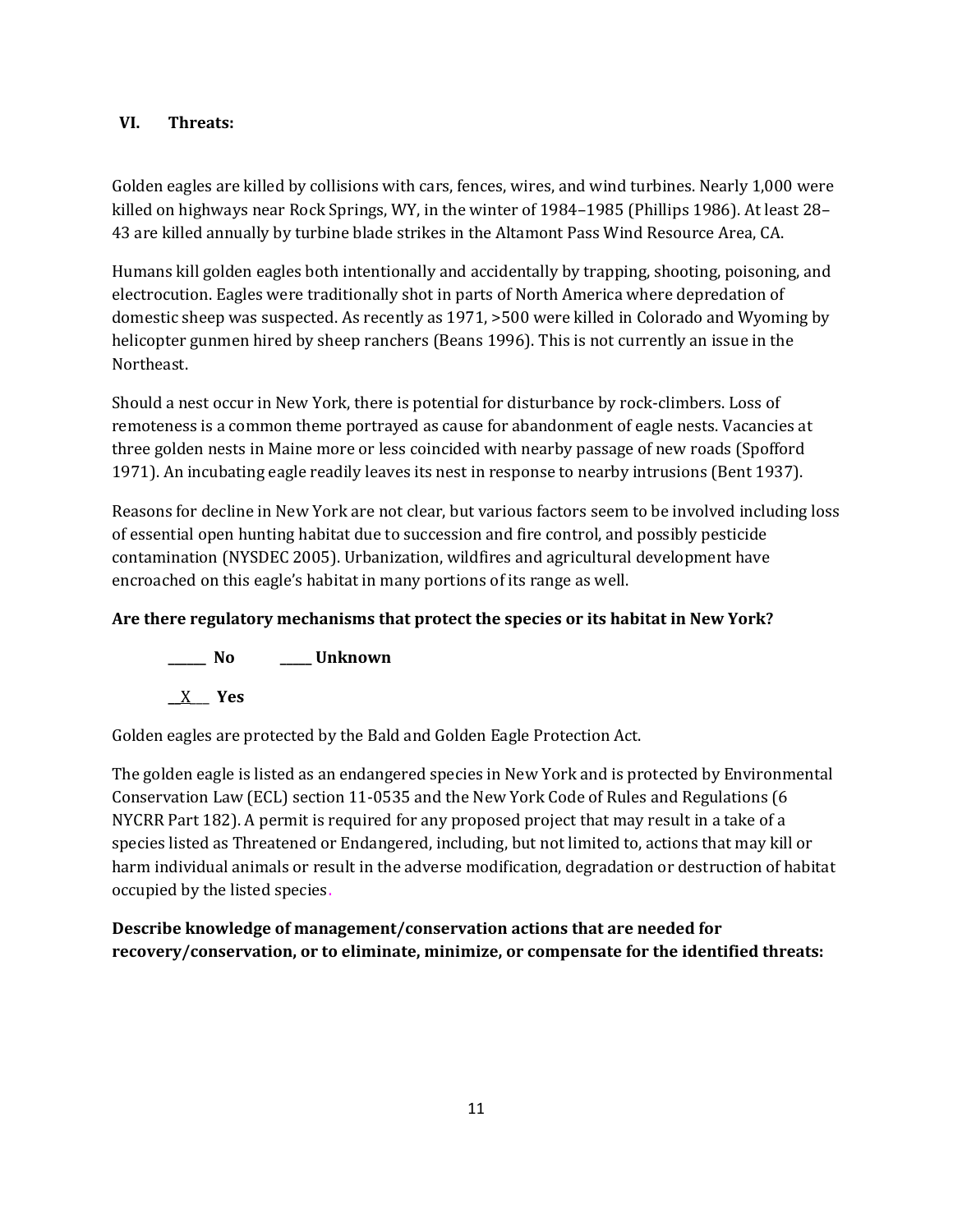Conservation actions following IUCN taxonomy are categorized in the table below.

| <b>Conservation Actions</b> |                                     |  |
|-----------------------------|-------------------------------------|--|
| <b>Action Category</b>      | Action                              |  |
| Land/Water Protection       | Site/Area Protection                |  |
| Land/Water Protection       | Resource/Habitat Protection         |  |
| Land/Water Management       | Site/Area Management                |  |
| Land/Water Management       | Habitat/Natural Process Restoration |  |

The Comprehensive Wildlife Conservation Strategy (NYSDEC 2005) includes recommendations for the following actions for forest breeding raptors, which includes golden eagles.

### **Habitat management:**

Habitat management for all these species (except the golden eagle, which is effectively extirpated as a breeder) is largely unknown and it is therefore important to experiment with different techniques. Examples include different cutting regimes and different buffer distances (and potentially fire management where appropriate), in both hardwoods and conifers (plantations and native).

### **Life history research:**

Initiate a live-trapping/radio-tagging program for golden eagles in NYS to determine migratory pathways, site fidelity, and essential habitats.

# **VII. References**

Beans, B. E. 1996. Eagle's plume. Scribner, New York.

Bednarz, J. C., D. Klem, Jr., L. J. Goodrich, and S. E. Senner. 1990. Migration counts of raptors at Hawk Mountain, Pennsylvania, as indicators of population trends, 1934-1986. Auk 107:96-109.

Bent, A. C. 1937. Life histories of North American birds of prey, Pt. 1. U.S. Natl. Mus. Bull. 167.

Braun, C. E., F. Hamerstrom, T. Ray, and C. M. White. 1975. Conservation committee report on status of eagles. Wilson Bull. 87:140-143.

Franson, J. C., L. Sileo, and N. J. Thomas. 1995. Causes of eagle deaths. Pages 68 *in* Our living resources. (LaRoe, E. T., G. S. Farris, C. E. Puckett, P. D. Doran, and M. J. Mac, Eds.) U.S. Dep. Int., Natl. Biol. Serv. Washington, D.C.

Hussell, D. J. T. and L. Brown. 1992. Population changes in diurnally-migrating raptors at Duluth, Minnesota (1974-1989) and Grimsby, Ontario (1975-1990). Ontario Min. Nat. Resour. Wildl. Res. Sec., Maple.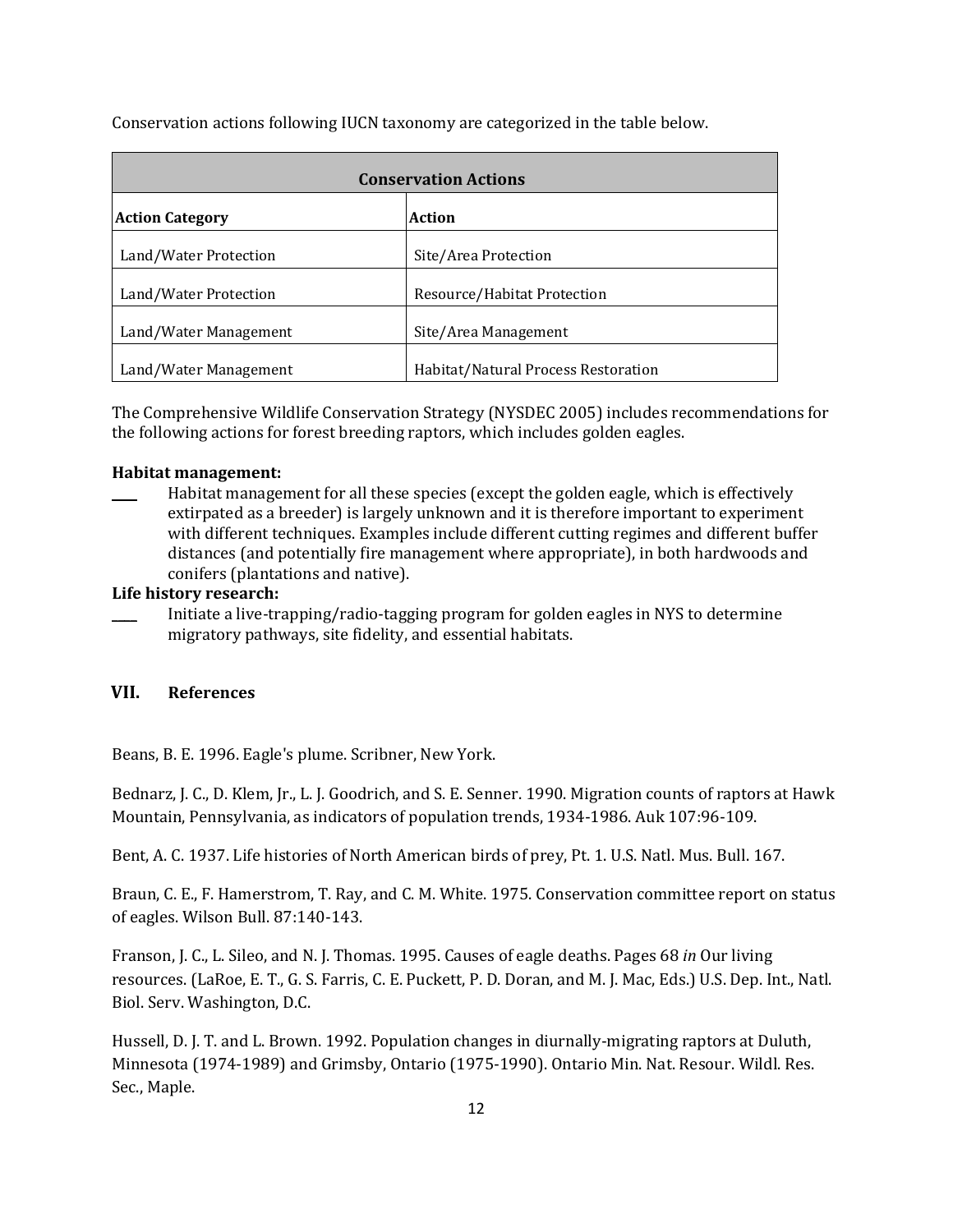Kirk, D. A. and C. Hyslop. 1998. Population status and recent trends in Canadian raptors; a review. Biol. Conserv. 83:91-118.

Klimkiewicz, M. K. 1997. Longevity records of North American birds, Version 97.1. Patuxent Wildl. Res. Center, Bird Banding Lab. Laurel, MD. [Online.] http://www.pwrc.usgs.gov/BBL/homepage/longvrec.htm

Kochert, M. N. 1986. Raptors. Pages 313-349 *in* Inventory and monitoring of wildlife habitat. (Cooperrider, A. L., R. J. Boyd, and H. R. Stuart, Eds.) Chapter 16. U.S. Dep. Int., Bur. Land Manage., Serv. Center, Denver, CO.

Kochert, M. N., K. Steenhof, C. L. Mcintyre and E. H. Craig. 2002. Golden Eagle (*Aquila chrysaetos*), The Birds of North America Online (A. Poole, Ed.). Ithaca: Cornell Lab of Ornithology; Retrieved from the Birds of North America Online: http://bna.birds.cornell.edu/bna/species/684

Nye, P.G. 1998. Golden eagle, *Aquila chrysaetos*. Pages 198-200 *in* Bull's Birds of New York State (E. Levine, ed.). Cornell University Press, Ithaca, NY.

Nye, P.G. 2008. Golden eagle, *Aquila chrysaetos*. Pages 204-05 in The second Atlas of breeding birds in New York State (K.J. McGowan and K. Corwin, eds.). Cornell University Press, Ithaca, NY.

Palmer, R. S. 1988. Handbook of North American birds, Vol. 5: diurnal raptors. Pt. 2. Yale Univ. Press, New Haven, CT.

Peterson, J.M.C. 1992. Region 7 – Adirondack-Champlain. Kingbird 42(4):262-268.

Phillips, R. L. 1986. Current issues concerning the management of Golden Eagles in western U.S.A. Pages 149-156 *in* Birds of prey Bull. no. 3. (Chancellor, R. D. and B. U. Meyburg, Eds.) World Working Group on Birds of Prey and Owls, Berlin, Germany.

Poole, K. G. and R. G. Bromley. 1988. Interrelationships within a raptor guild in the central Canadian arctic. Can. J. Zool. 66:2275-2282.

Smith, J. L. 1982. The Golden Eagle in eastern West Virginia. Redstart 49:94-97.

Spofford, W. R. 1971. The breeding status of the Golden Eagle in the Appalachians. Am. Birds 25:3-7.

Therres, G.D. 1999. Wildlife species of regional conservation concern in the northeastern United States. Northeast Wildlife 54:93-100.

Titus, K. and M. R. Fuller. 1990. Recent trends in counts of migrant hawks from northeastern North America. J. Wildl. Manage. 54:463-470.

Todd, C. S. 1989. Golden Eagle. Pages 65-70 *in* Proceedings of the northeast raptor management symposium and workshop. (Pendleton, B. G., M. N. LeFranc, Jr., M. B. Moss, C. E. Ruibal, M. A. Knighton, and D. L. Krahe, Eds.) Natl. Wildl. Fed. Washington, D.C.